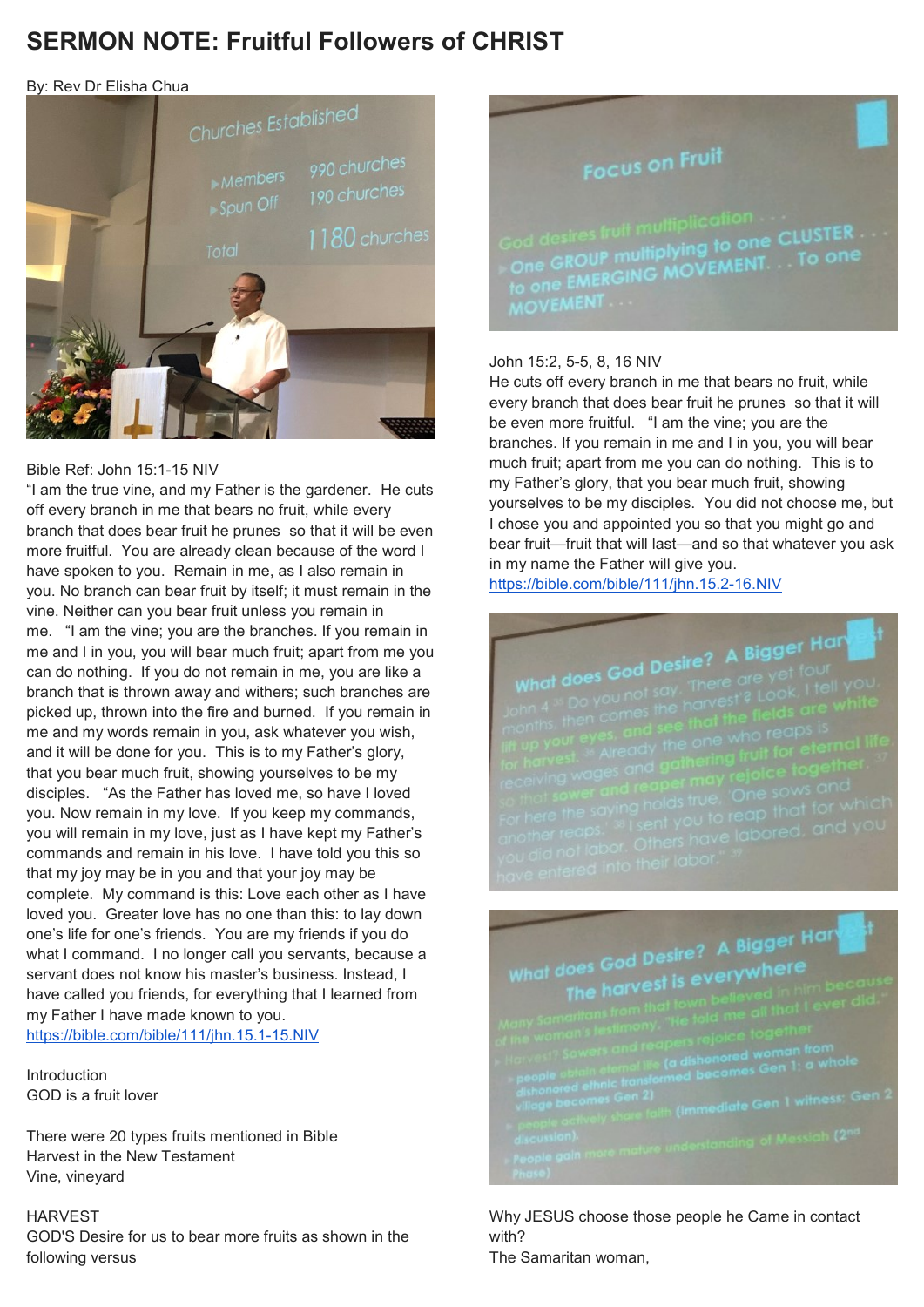Matthew the tax collector The man at the tomb









**EXAMPLE AND ANDONESSA DEPARTMENT SERVICES AND ACCEPTED SERVICES SERVICES SERVICES SERVICES (1900)** the district of the district (1900) the district (1900) the district (1900) the district (1900) the district (1900) the di

Movements in the Bible r**ements in the BIDIe**<br>"Increase reports" in Acts 1-6 show the

Movements in the Bible Movements in 3 years:<br>From 0 to 500 in 3 years: Movement<br>
From 0 to 500 in 3 years:<br>
Jesus started by selecting 12 disciples.<br>
12 sent out in 6 pairs in Gen 1 (Lk 9:1)<br>
72 sent out in 36 pairs in Gen 2 (Lk 10:1)<br>
72 sent out in 36 pairs in Gen 2 (Lk 10:1)<br>
Rejoiced that

### In Act the 500 add-on with another 3000



Markers of Frumont<br>
1. We must be part of the vine<br>
1.2. We must be pruned<br>
1.3 We must be pruned<br>
1.4 We must bear more fruit<br>
1.5 We must bear much fruit

Markers of Fruitfulness in us 2. We do it by HIS strength

We must always remember, not by our own strength, work harder n harder, stress over Church not growing...etc

### MARKERS OF FRUITFULNESS IN US

ARKERS OF FRUITPLESS<br>3. We glorify God with our tangible fruit  $\frac{3}{100}$ . We glorify God with our tangible is<br> $\frac{3.2 \text{ the tangle fruit}$  show the world<br>that we are His disciples and we are His disciples<br>3.3 it showed that we were chosen<br>3.3 it showed that we were chosen 3.3 if showed may we the